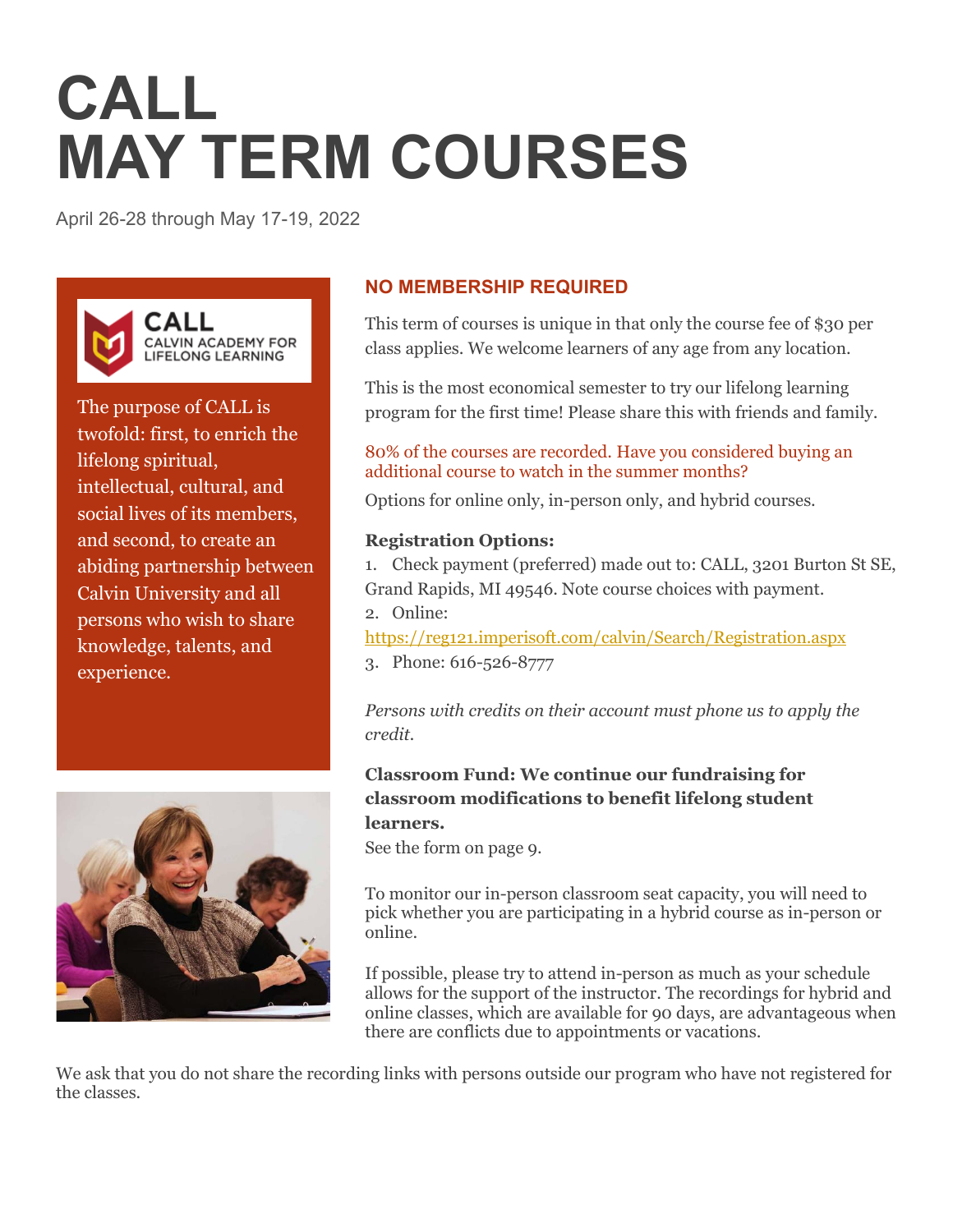**The letter after the number for the course indicates Online Only (O), Hybrid- which is both In-Person and Online (H), or In-Person Only (I).**

# **TUESDAY**

01-O-M2022 Creating a Global Order: The Embattled History of Globalization from Great War to Cold War

02-H-M2022 Fossils and Christianity

03-H-M2022 Renewing Your Life Through Spiritual Disciplines

## **WEDNESDAY**

- 04-H-M2022 A Grunt's View of World War II
- 05-H-M2022 George Orwell: 1984, Still Relevant Today

06-H-M2022 What Happens When We Die? The Traditional Christian View and Its Recent Critics

#### **THURSDAY**

- 07-I-M2022 Flannery O'Connor: Coming to Christ through the Back Door
- 08-H-M2022 The Music of the "Mighty Five" of Russia and "Les Six" of France
- 09-I-M2022 Mary Oliver, Modern Mystic
- 10-H-M2022 The U.S. (Mis)Adventure in Afghanistan

Courses are offered in three time slots (Eastern time). See the detailed course descriptions for each class time.

- A. 10:30-11:45 am
- B. 12:30-1:45 pm
- C. 2:30-3:45 pm



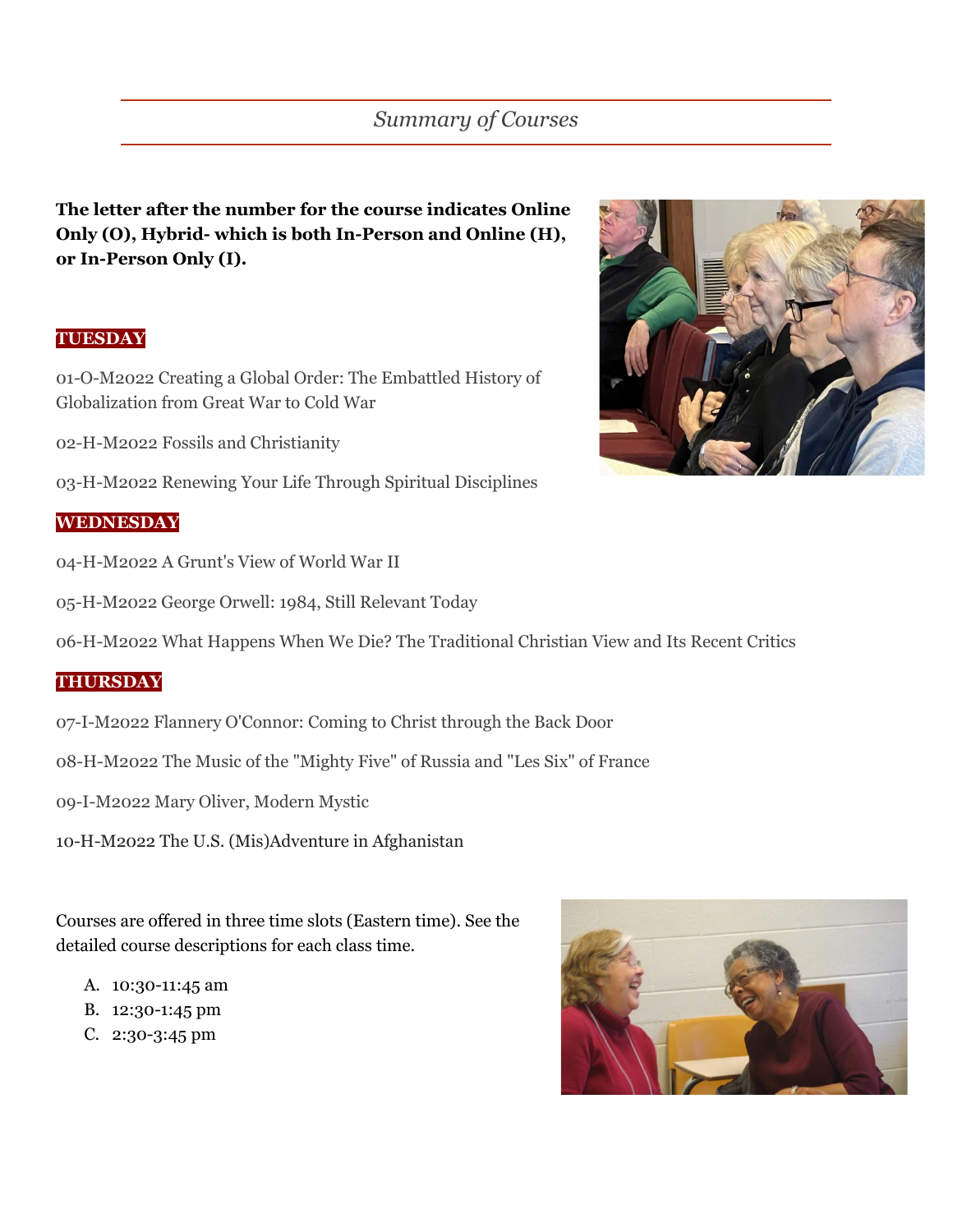# **TUESDAY**

# **01-M2022 Creating a Global Order: The Embattled History of Globalization from Great War to Cold War**

10:30-11:45 a.m. Eastern, 4 Tuesdays, April 26-May 17 Room: Online Only

In opposition to the war on Ukraine, nations around the world have severed ties with Russia, cutting it off from international airline, communications, and financial connections that are usually taken for granted. Over the last seventy years in a process often called globalization, the world has become knit together by a web of international organizations and treaties that make up what is often called the "global order." How important is this global order? Can it survive war? At a level that previous generations would find astonishing, international organizations and treaties allow us to buy goods from other countries, move money, travel, and connect with people around the globe. At the same time, this global order faces intense criticism and immense new challenges. Its benefits have not been equally shared. It can easily be misused by dictators and criminals. As continued civil wars and the war in Ukraine show, peace has always been fragile. The current global order arose in just a few short years after the Second World War. This course will show how crises set off by the First World War and Great Depression drove leaders to try to create international stability through such organizations as the United Nations, NATO, the World Health Organization, and the International Monetary Fund. What will be the fate of this global order? What can we learn about the challenges that we face today from its origins?

Subject: global studies, politics, history

*Carl Strikwerda, leader, has degrees in history from Calvin, the University of Chicago, and University of Michigan. He taught at the University of California, Riverside and University of Kansas, served as dean of arts and sciences at the College of William and Mary and retired after eight years as president of Elizabethtown College in Pennsylvania in 2019. He has served as a historical consultant to the National World War One Museum and currently serves on the executive committee of the Council for European Studies. Besides three books and thirty articles on European and global history, his essays have appeared in the Chronicle of Higher Education, Huffington Post, and Inside Higher Ed. This course draws on his forthcoming book,* Creating a Global Order: The Embattled History of Globalization from Great War to Cold War*.*

#### **02-M2022 Fossils and Christianity**

12:30-1:45 p.m. Eastern, 4 Tuesdays, April 26-May 17

Room: DeVos 170, hybrid- available online or in-person

What are fossils, and what are they telling us? This course will focus on the nature of fossils and particularly the role that Christians have played for several centuries in elucidating their nature and the history of life that they reveal. The "Scientific Revolution" occurred within a Christianized culture, and Christians were significant in the investigation of Earth and fossils, particularly prior to the 20th Century, when a phony narrative about some sort of "war" between science and faith became acceptable.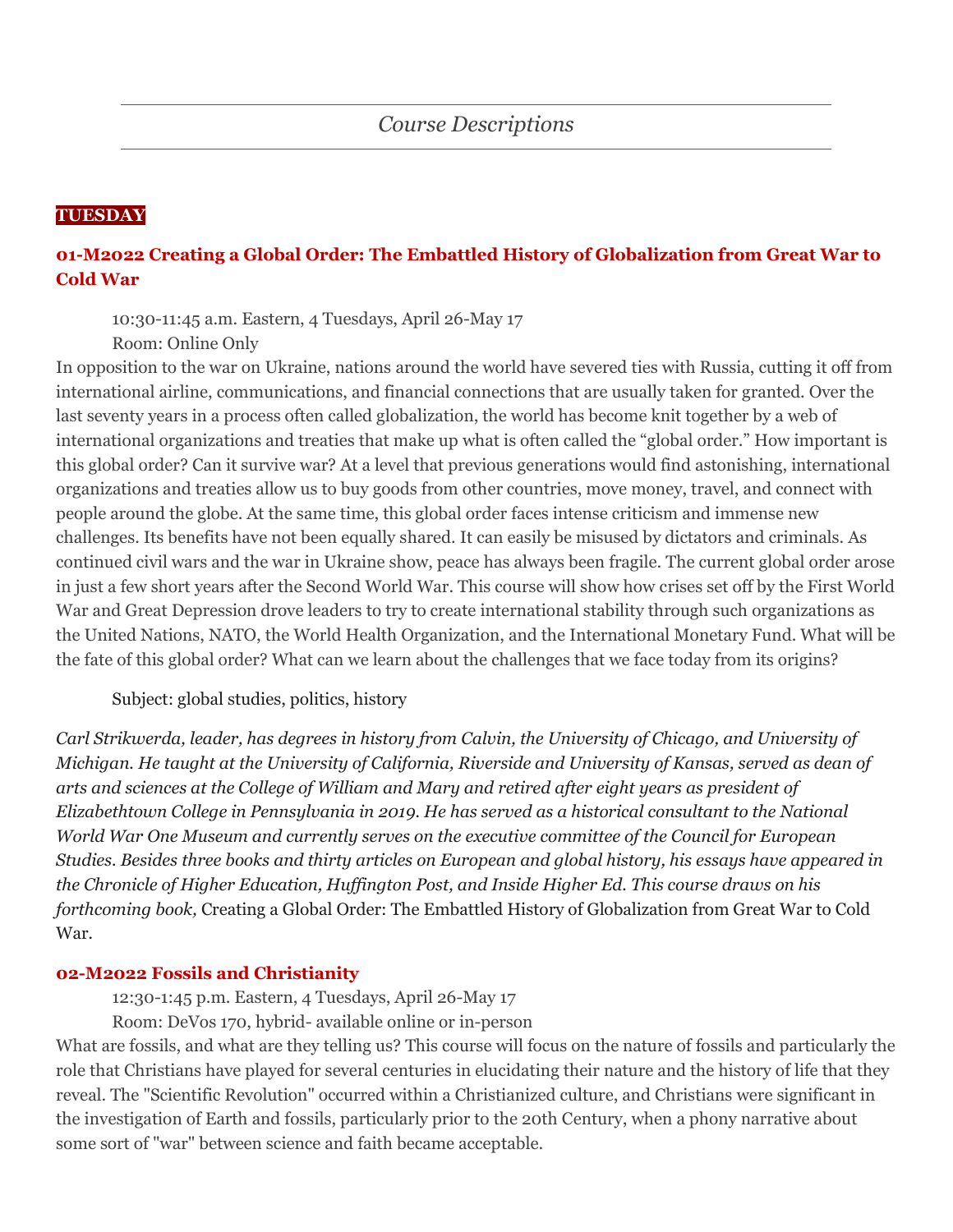During the past fifty years, this "warfare metaphor" has been debunked by historians but considerable damage has been done. Today, fossils have become caught up in a manufactured culture war between strong secularists and fundamentalist Christians. In this, their testimony to a God who is always active as a beautiful Creator is being neglected, and we all lose in the process.

Subject: geology

*Ralph Stearley, leader, is professor emeritus of geology at Calvin University. He is a paleontologist with broad interests in the history of life and in biogeography. Prior to Calvin, he worked as a post-doctoral researcher at the Illinois State Museum from 1991–1992. He taught for Wheaton College's field station in the Black Hills of South Dakota from 1994 to 1996. Over the years, he has taught courses in ichthyology, geology, and land resources for the Au Sable Institute for Environmental studies. In 1999, he directed the excavation of the Ada Bible Church Mastodon in Cascade, Michigan. In 2008, he collaborated with former geology colleague Davis Young to author the book,* The Bible, Rocks and Time *(Intervarsity Press).*

# **03-M2022 Renewing Your Life Through Spiritual Disciplines**

2:30-3:45 p.m. Eastern, 4 Tuesdays, April 26-May 17

Room: DeVos 170, hybrid: available online or in-person

We live busy and distracted lives, yet often we yearn for a greater awareness of God. Spiritual disciplines, while not always automatic, can increase our ability to recognize God's presence and refresh us for being faithful disciples of Jesus Christ. This class will introduce four popular spiritual disciplines we will practice so that we might cultivate a closer relationship with our Triune God.

Session 1: The nature and dynamics of spiritual disciplines and introducing the practice of Noticing God in our daily lives.

Session 2: The Psalms have been the prayer book for both Jews and Christians. How can "Praying the Psalms" teach us how to pray more freely and fully?

Session 3: One of the great needs that many people express today is how to slow down and pause amid everincreasing demands that exhaust us. Keeping the Sabbath not only provides a means for catching our breath but also for loving God.

Session 4: The spiritual life can often be focused on paying attention to the inner life of a person. While that is important, the Christian life must also be concerned for others. Developing the practice of intercessory prayer is one specific way for loving our neighbor as ourselves.

# Subject: spirituality, theology

*Tom Schwanda, leader, recently retired from teaching Christian spirituality and ministry at Wheaton College and returned to Grand Rapids. Previously he served as a pastor and professor at Kuyper College and taught CALL courses. He is ordained in the RCA, has trained as a spiritual director, and has published widely in various areas of Christian spirituality. He earned a PhD from Durham University (UK) and a Doctor of Ministry from Fuller Seminary.*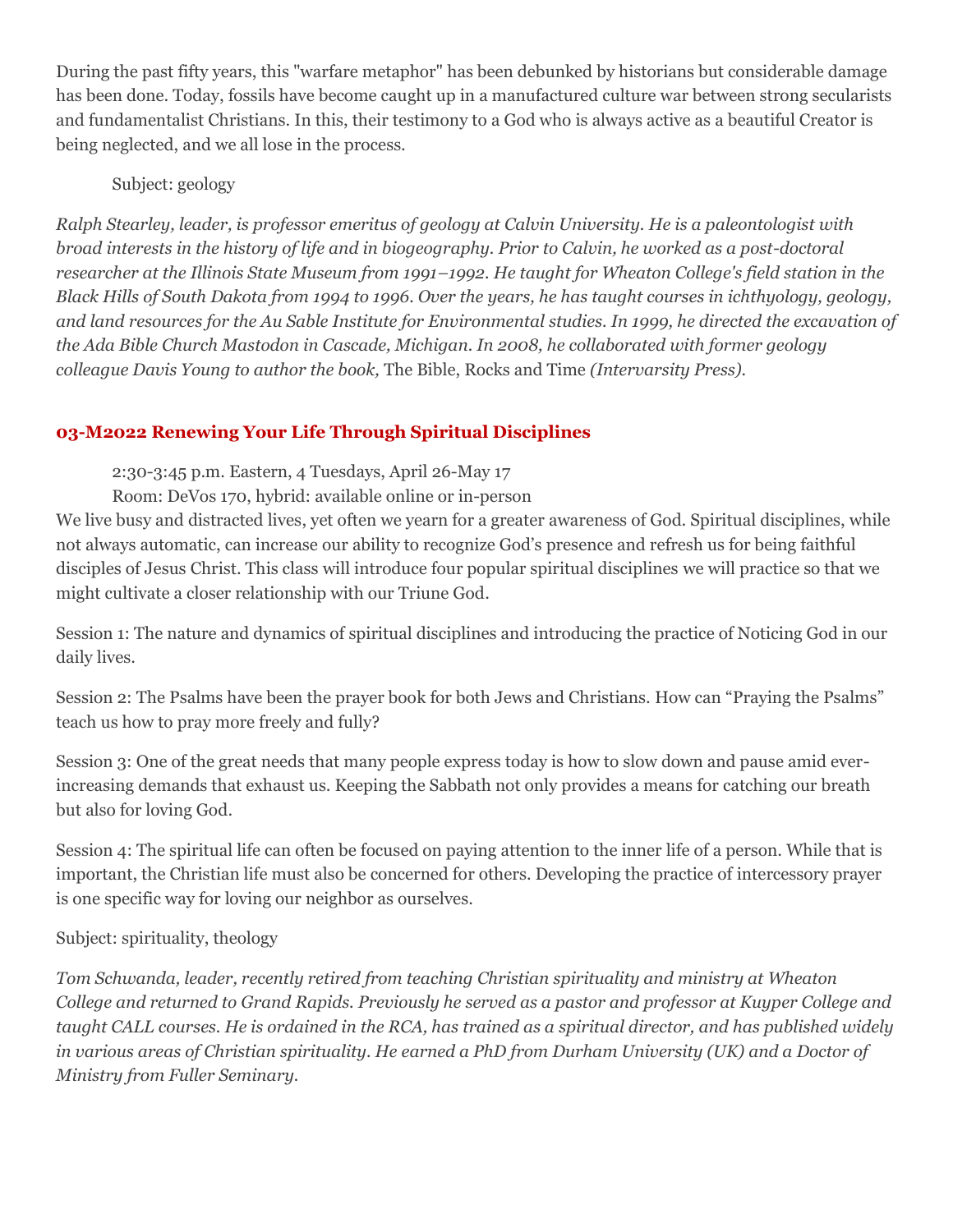#### **WEDNESDAY**

#### **04-M2022 A Grunt's View of World War II**

10:30-11:45 a.m. Eastern, 4 Wednesdays, April 27-May 18

Room: DeVos 170, hybrid- available online or in-person

Even though West Michigan resident Sergeant Joe Olexa passed away in 2000, memories of his extensive years in WWII combat are far from forgotten. CALL instructor Dr. James Smither follows Joe's story, shares his memoirs, and provides historical context to his experiences. Sgt. Joe Olexa served in the U.S. Army between 1940 and 1945. Assigned to the 1st Infantry Division after enlistment, he trained for 18 months before participating in the invasion of North Africa in November 1942. He served as a combat infantryman in many campaigns including Tunisia, Sicily, Normandy, Belgium, and Germany. He fought in the Invasion of Normandy, the liberation of Belgium, the Battle of Hürtgen Forest, and the Battle of the Bulge. He finished the war training soldiers for combat after psychiatric treatment in England from a concussion during the Battle of the Bulge and debilitating trauma from years of combat and witnessing loss of life. In addition to offering a ground-level view of both combat and daily life in an infantry company, this memoir also presents discussions of medical treatment and rehabilitation of wounded soldiers, life in a military psychiatric hospital, and efforts to better prepare soldiers for the reality of ground combat.

#### Subject: history, war

*James Smither, leader, is a professor of history and serves as the director of the GVSU Veterans History Project. In partnership with the Library of Congress, the GVSU project records oral history interviews with veterans of and civilian witnesses to the wars and conflicts that Americans have participated in over the last century with the purpose of creating as complete a record as possible of the American experience in wartime. Dr. Smither is in the process of editing these memoirs of Sgt Olexa for publication. He has taught several courses for our program in the last five years.*

#### **05-M2022 George Orwell: 1984, Still Relevant Today**

12:30-1:45 p.m. Eastern, 4 Wednesdays, April 27- May 18

Room: DeVos 170, hybrid- available online or in-person

Some books make a splash in the moment but quickly fade away. Other books leave their mark and resonate with generation after generation. One such book came along 73 years ago in George Orwell's *1984.* This classic novel describes life in a surveillance state where independent thinking is referred to as "thoughtcrime." *1984* coined terms like Big Brother and Newspeak that are still in use today, and its powerful exploration of totalitarianism is a key reference point in political discussion and analysis. The increasing totalitarianism shown by many governments today, along with the intrusion into our lives by modern technology, suggests that Orwell is more relevant than ever. A book that rewards rereading, this course will discuss the three sections of the novel in the first three classes. The final class period will study Orwell's brilliant appendix, and some rarely read additional material about the book from Aldous Huxley and C.S. Lewis.

The required reading, 1984, ISBN# 978-0451524935, is currently in stock in the Calvin University Campus Store or many sources online.

Subject: literature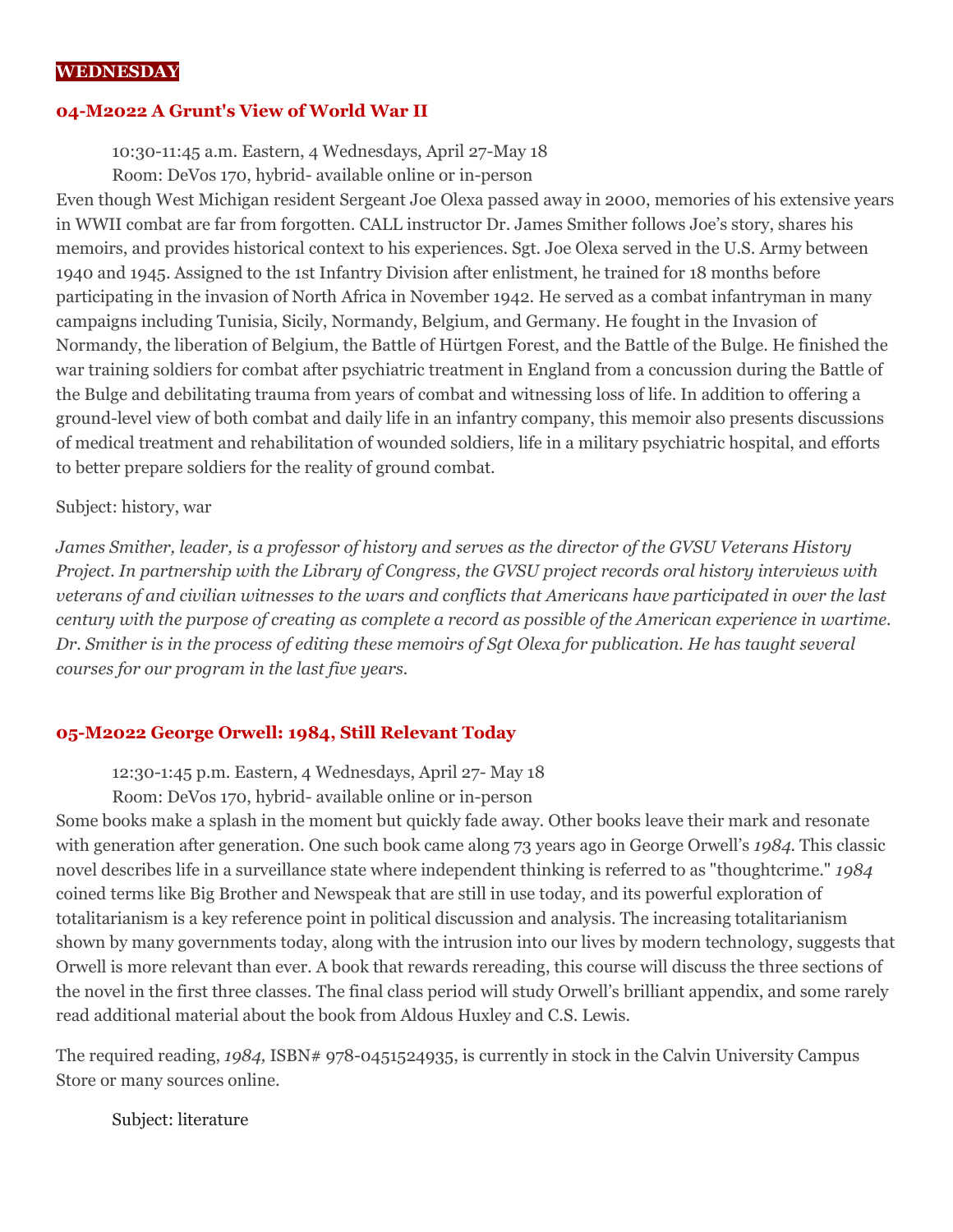*Micah Watson, leader, has an undergraduate degree from U.C. Davis. He earned his M.A. degree in Church-State Studies at Baylor University in Waco, Texas, and holds M.A. and doctorate degrees in Politics from Princeton University. Professor Watson joined the faculty at Calvin College in the fall of 2015. He directs the [Henry Institute for the Study of Christianity and Politics](http://www.calvin.edu/henry) and is currently the Paul B. Henry Chair in Christianity and Politics. He loves* 1984*, but not Big Brother.*

## **06-M2022 What Happens When We Die? The Traditional Christian View and Its Recent Critics**

2:30-3:45 p.m. Eastern, 4 Wednesdays, April 27- May 18

Room: DeVos 170, hybrid- available online or in-person

Historically, almost all Christians have affirmed that when believers die, we are with the Lord until the final resurrection at Christ's return. This destiny implies that we (our souls) exist temporarily separated from our bodies. But recently some Christians, appealing to science, philosophy, theology, and even to the Bible, deny that humans have separable souls. They reject body-soul "dualism" and affirm alternative views of the afterlife: either an immediate resurrection or non-existence between death and resurrection. This course defends the traditional Christian doctrine by examining the relevant biblical texts and evaluating the anti-dualist appeals to Scripture, theology, philosophy, science, and near-death experiences. Sessions include lectures, discussion, and optional readings.

Subject: theology

*John Cooper, leader, is professor of Philosophical Theology, Emeritus, at Calvin Theological Seminary and a Christian Reformed minister. He taught philosophy at Calvin University from 1978 to 1985 and at the Seminary from 1985 until he retired in 2017. One of his books,* Body, Soul, and Life Everlasting: Biblical Anthropology and the Monism-Dualism Debate *(Eerdmans 1989, 2001), addresses the topic of this course. The book is not required reading for the class.*

# **THURSDAY**

# **07-M2022 Flannery O'Connor: Coming to Christ through the Back Door**

10:30-11:45 a.m. Eastern, 4 Thursdays, April 28 – May 19

Room- DeVos 170, in-person only

One of this country's great Southern writers, Flannery O'Connor has mystified and inspired readers with her dark, and often shocking short stories. These stories, in the words of writer Paul Elie, "speak to the reader sideways," offering compelling, sometimes heartbreaking threads of the grace of Christ in a world that has increasingly turned away from him. Her use of disturbing plots and grotesque characters point us painfully to a recognition of the mystery of God's presence in a fallen world. She justifies her unique approach by declaring: "For the hard of hearing you shout, and for the almost-blind, you draw large and startling figures." No sweet Sunday school lessons here -- O'Connor invites us in through the back door of both shame and grace.

*The Complete Stories,* Flannery O-Connor, ISBN 978-0374515362, is currently in stock in the Calvin University Campus Store or many sources online. For the first class period, students are asked to read "Revelation*."*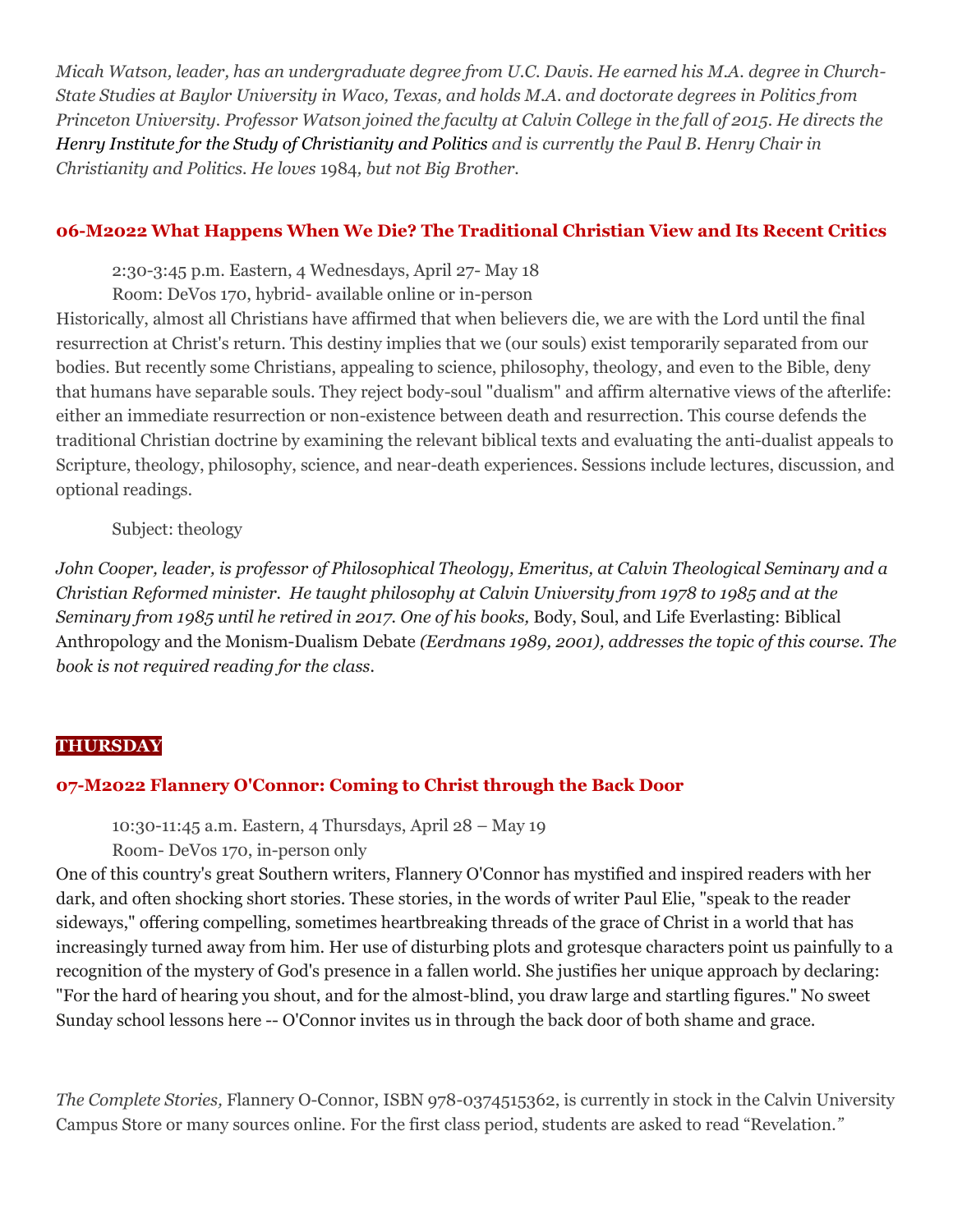#### Subject: literature

*Nancy Knol, leader, is a former middle and high school English teacher who continues to teach in part-time settings and devotes time to a book club in the Handlon State Prison. She has written extensive curriculum and is the author of three books:* Deeper Waters*, a study of middle school,* A Boy Named Will*, a children's book, and* Inspired Words*, a literature-based devotional book.*

# **08-M2022 The Music of the "Mighty Five" of Russia and "Les Six" of France**

12:30-1:45 p.m. Eastern, 4 Thursdays, April 28- May 19

Room: Recital Hall (Covenant Fine Arts Center) hybrid- available online or

in-person through livestream, not Zoom.

In the latter part of the 19th century, a group of "amateur" Russian composers set out to craft a distinctly "Russian" type of classical music. They were César Cui, Aleksandr Borodin, Mily Balakirev, Modest Mussorgsky, and Nikolay Rimsky-Korsakov. A generation later a group of French composers upended the prevailing classical music tradition in France. Those composers were Darius Milhaud, Francis Poulenc, Arthur Honegger, Georges Auric, Louis Durey, and Germaine Tailleferre. Both sets rebelled against the norms established in the German tradition and as a result greatly expanded the world of "classical" music.

# Subject: music

*John Varineau, leader, was appointed in 2013 to the music faculty at Calvin University, where he conducted the Calvin Orchestra and the Calvin Community Symphony. Mr. Varineau was also associate conductor of the Grand Rapids Symphony, and conductor of the Grand Rapids Youth Symphony and Classical Orchestra, retiring in May 2021 after 36 years. Mr. Varineau conducted nearly all of the Grand Rapids Symphony concert series, including the Richard and Helen DeVos Classical Series, Fox Motors Pops Series, the Symphonic Boom Series, Crowe Horwath Rising Stars Series, DTE Energy Foundation Family Series, PNC Lollipop Series, and the D&W Fresh Market Picnic Pops. He also conducts a variety of educational and outreach concerts throughout the area. Mr. Varineau is committed to nurturing the next generation of classical music lovers.*

# **09-M2022 Mary Oliver, Modern Mystic**

12:30-1:45 p.m. Eastern, 4 Thursdays, April 28 – May 19

Room- DeVos 170, in-person only

"In this life, we are given two gifts: the ability to love and the ability to ask questions. Which are, at the same time, the fires that warm us and the fires that scorch us," Mary Oliver says. She was a deeply spiritual person, though her faith did not fit neatly into any one organized religion. She embraced the idea of God in many of her poems and is wonderfully comfortable with not having all the answers. We will look at her poetry from this perspective.

*Devotions* by Mary Oliver; ISBN# 978-0399563249, is currently in stock in the Calvin University Campus Store or many sources online.

Subject: spirituality, poetry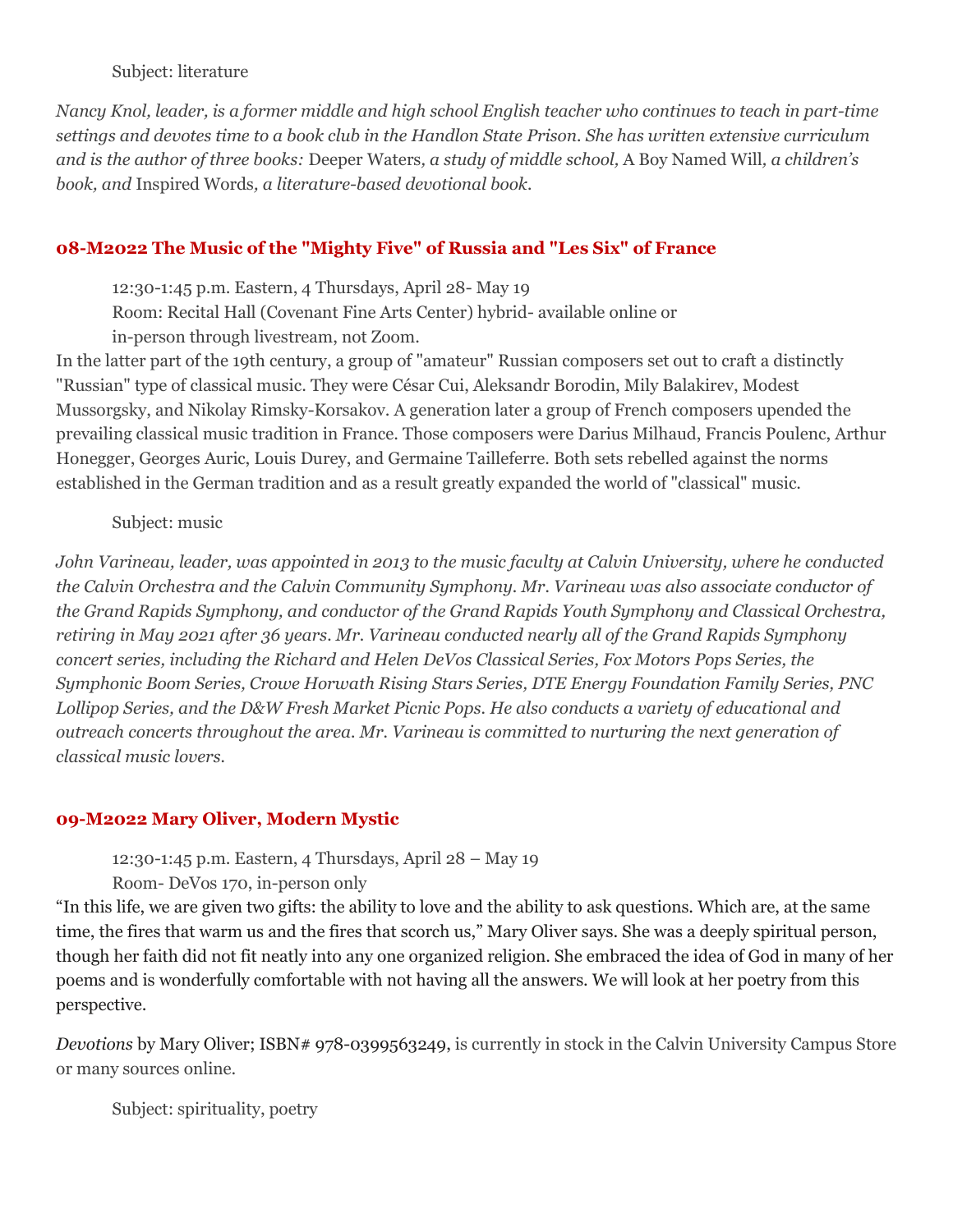*Esther Yff-Prins, leader, listens to sacred stories in spiritual direction and mentors aspiring spiritual directors. She writes poetry and lives an intentional, contemplative life. She has taught numerous courses for the CALL program. This course will cover some familiar and some unfamiliar poems.* 

# **10-M2022 The U.S. (Mis)Adventure in Afghanistan**

2:30-3:45 p.m. Eastern, 4 Thursdays, April 28- May 19

Room: Recital Hall (Covenant Fine Arts Center) hybrid- available online or

in-person through livestream, not Zoom.

After the Taliban government refused to hand over terrorist leader Osama bin Laden in the wake of al-Qaeda's September 11, 2001, attacks, the United States invaded Afghanistan. After 20 years of war and failed nationbuilding, the U.S. withdrew its military forces and the Taliban returned to power. This course will address the history of U.S. involvement in Afghanistan, critical policy decisions made during four U.S. administrations, and what lessons can be learned from the longest war in U.S. history. What went wrong and where do we go from here?

Subject: politics, history, war

*Joel Toppen, leader, is a professor of political science at Hope College since 1997. He received MA and PhD degrees in political science from Purdue University. His courses include U.S. foreign policy and global political economy. Dr. Toppen was honored as an "outstanding educator" by graduating seniors at Hope College. He has lectured at numerous programs in recent months on Afghanistan.*

To Mail Registrations, see next page. If you don't have a printer, you may reference your choices on a note.